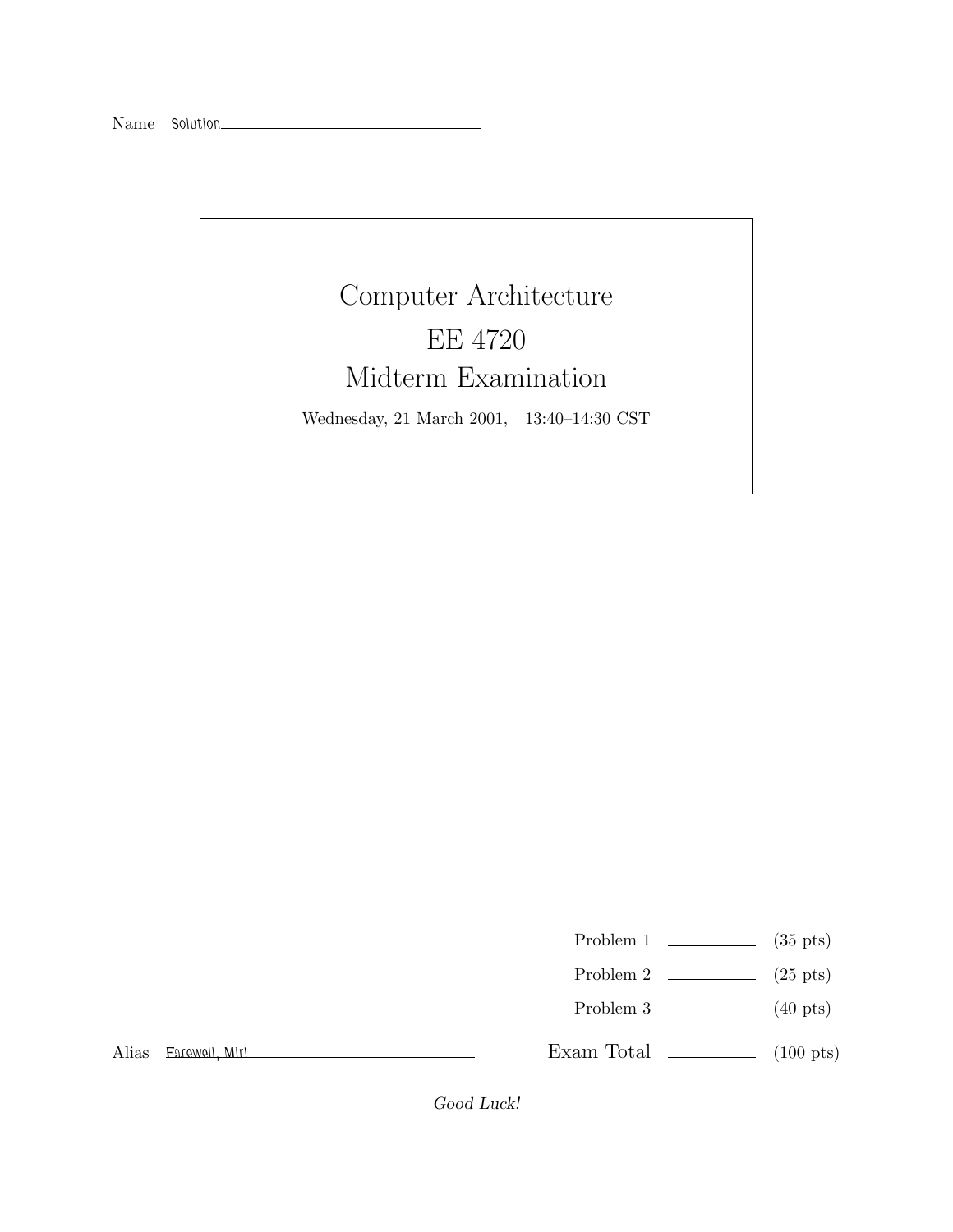Problem 1: In the DLX implementation below six paths are marked with a number, a cycle in which the path will be used. Write a DLX program that uses those six paths at the indicated cycles. Some marked paths are bypass paths and some are not; the bypass paths can be used **only** at the cycles indicated. A pipeline execution diagram is provided for your convenience.



 $[\sqrt{\sqrt{2}}]$  [15 pts] Choose the register operands so the bypass paths are used **only** at the cycles indicated.

 $\overrightarrow{\mathsf{q}}$  [15 pts] Choose the instructions so that the marked paths will be used as indicated. There need be only one control transfer instruction.

 $\overline{\triangledown}$  [5 pts] One instruction will be squashed. Show where by crossing out the segment labels (ID, etc.) in the diagram.

*Solution:*

| nop | ! Cycle                        | 0<br>IF | ID | EX | MEM WB |        | 1 2 3 4 5 6 7 8 9 |           |           |        |    |        | 10 11 12 |    |
|-----|--------------------------------|---------|----|----|--------|--------|-------------------|-----------|-----------|--------|----|--------|----------|----|
|     | $\text{lw}$ r1,0(r20) IF ID EX |         |    |    |        | MEM WB |                   |           |           |        |    |        |          |    |
|     | addi r2, r21, #1               |         |    | IF | ID     | EХ     | MEM WB            |           |           |        |    |        |          |    |
|     | sw 0(r2), r1                   |         |    |    | ΙF     | ID     |                   | EX MEM WB |           |        |    |        |          |    |
|     | add r22, r23, r2               |         |    |    |        | ΙF     | ID                |           | EX MEM WB |        |    |        |          |    |
| jr  | r24                            |         |    |    |        |        | ΙF                | ID        | EX        | MEM WB |    |        |          |    |
| nop |                                |         |    |    |        |        |                   | IFx       |           |        |    |        |          |    |
| nop |                                |         |    |    |        |        |                   |           | IF        | ID     | EХ | MEM WB |          |    |
|     | ! Cycle 0                      |         |    |    |        |        | 1 2 3 4 5 6       |           | 7         | 8      | 9  | 10     | 11       | 12 |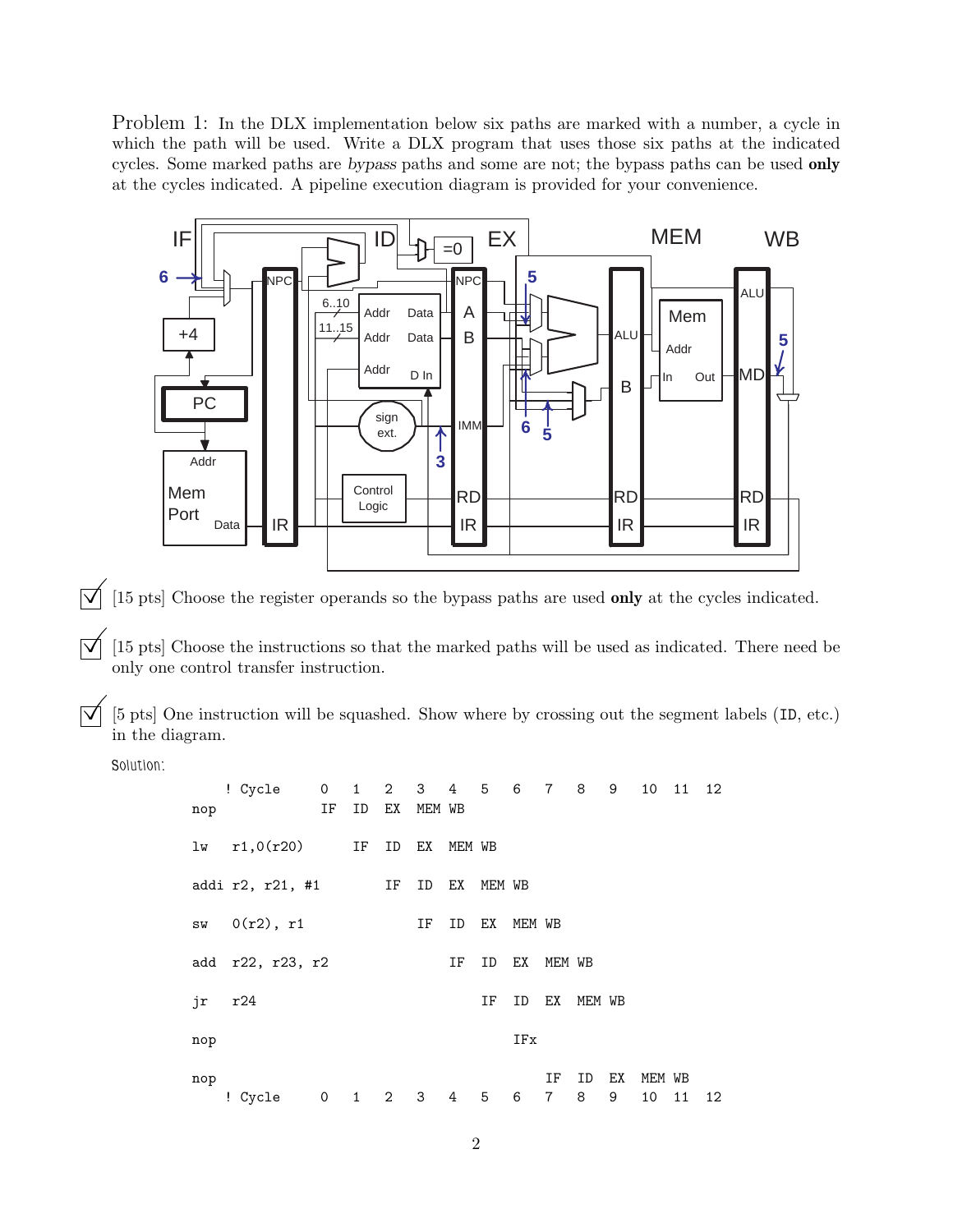Problem 2: The DLX code below runs on a dynamically scheduled system that uses reorder buffer entries to name destination registers (Method 1). The floating-point adder has **five stages**, A1 through A5, and is fully pipelined. The common data bus (CDB) can handle an unlimited number of writebacks per cycle, but other parts of the implementation are ordinary. The cache is non-blocking. The cvtftoi instruction uses the FP adder; the movfptoi instruction uses the integer (EX) functional unit. The pipeline is fully bypassed.

(*a*) For this part no instructions raise exceptions.

©[7 pts] Show a pipeline execution diagram for the code. Reorder buffer and reservation station numbers **do not** have to be shown.

©[5 pts] Indicate where each instruction commits.

*Check the code carefully for dependencies! Register* r1 *is part of a long chain of dependencies. Pay attention to the register equality and inequality comment.*

```
! Solution
! r4 = r2, r6 != r2, r6 != r1
!Cycle 0 1 2 3 4 5 6 7 8 9 10 11 12 13 14 15 16
addf f0, f1, f2 IF ID A1 A2 A3 A4 A5 WC
cvtftoi f0, f0 IF ID RS A1 A2 A3 A4 A5 WC
movdtoi r1, f0 IF ID RS EX WC
subd f0, f4, f6 IF ID A1 A2 A3 A4 A5 WB C
sd 0(r1), f10 IF ID RS L1 L2 WC
sd \space 0(r2), f0 IF ID L1 L2 WB C
1d f12, 0(r4) IF ID L1 L2 WB C
1d f14, 0(r6) TF ID L1 L2 WB C
!Cycle 0 1 2 3 4 5 6 7 8 9 10 11 12 13 14 15 16
```
*Notes on the solution: Load and store instructions compute their effective addresses (use the* L1 *stage) as soon as possible. The first* sd *does not move in to the* L1 *stage until the rs1 operand,* r1*, is available in cycle 13. The second* sd *moves in to* L1 *in cycle 7 but waits for the store value before moving to* L2*. The first load uses the* L2 *stage in cycle 11 to bypass a result from the second* sd *(since their effective addresses are the same). The second* ld *must wait for the address of the first store to be computed. Without that address there is no way to tell whether the first store writes to the same location that the second load reads from.*

(*b*) Suppose an arithmetic exception is discovered for the subd instruction when it is in the first FP adder stage, A1, in an execution of the program above.

[6 pts] At what cycle is the reorder buffer flushed and the handler fetched?

*When* subd *reaches the head of the reorder buffer, at cycle 14.*

 $\overline{|\mathcal{V}|}$  [7 pts] Show the contents of the reorder buffer when the status of the subd instruction is set to exception. (For partial credit show the contents of the reorder buffer halfway through execution, be sure to indicate the cycle.)

*The status is set to exception when* subd *is in writeback, at cycle 10. The contents of the reorder buffer from head (next to commit) to tail (last to enter) is:* cvtftoi*,* movdtoi*,* subd*,* sd*,* sd*,* ld*,* ld*.*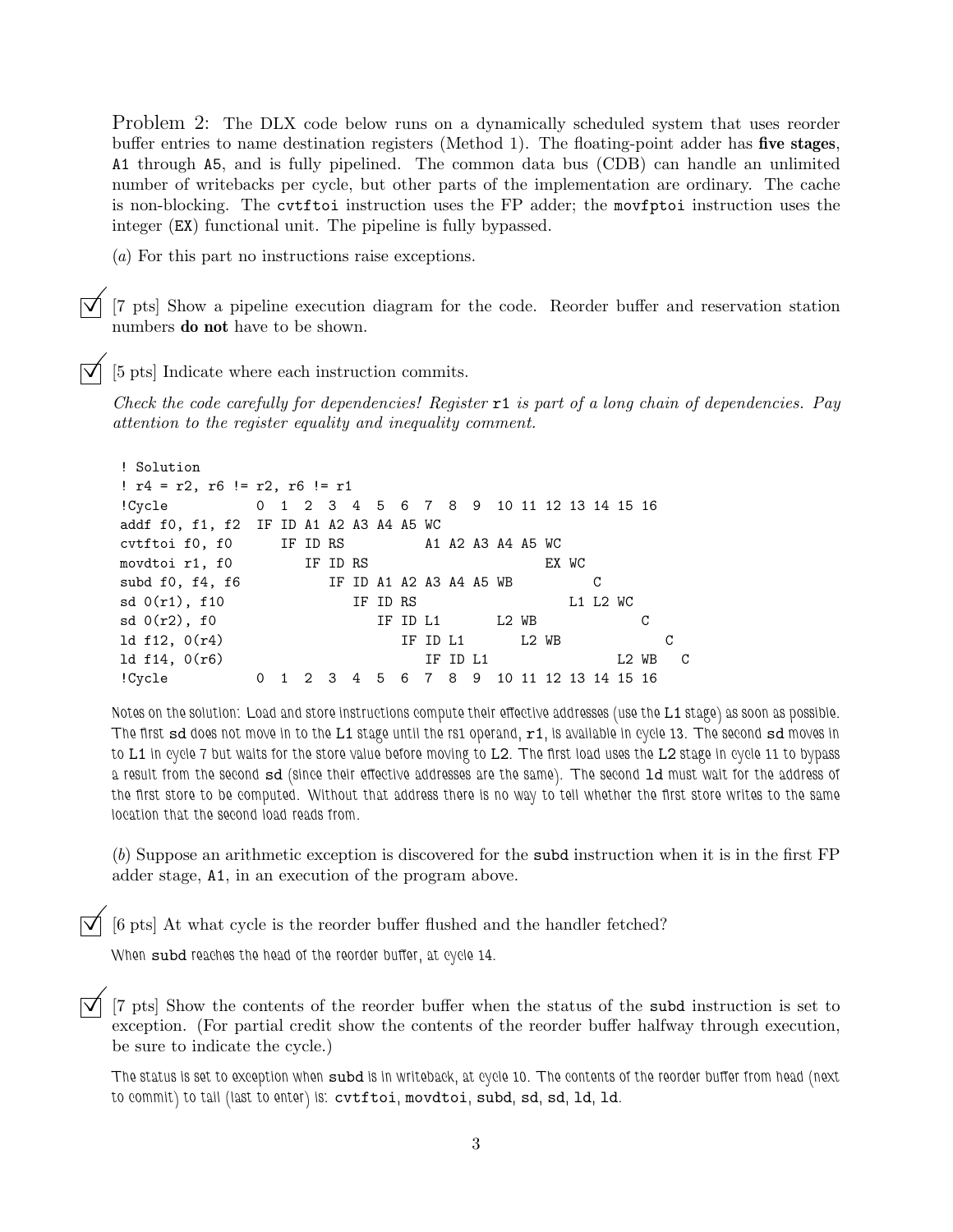Problem 3: Answer each question below.

(*a*)

 $\overline{S}$  [8 pts] Design the control logic for the WB-stage multiplexor. The control logic itself must be in the ID stage. Show the connection to the mux and number the mux inputs. *Hint: This is an easy problem.*

*Changes shown in red.*

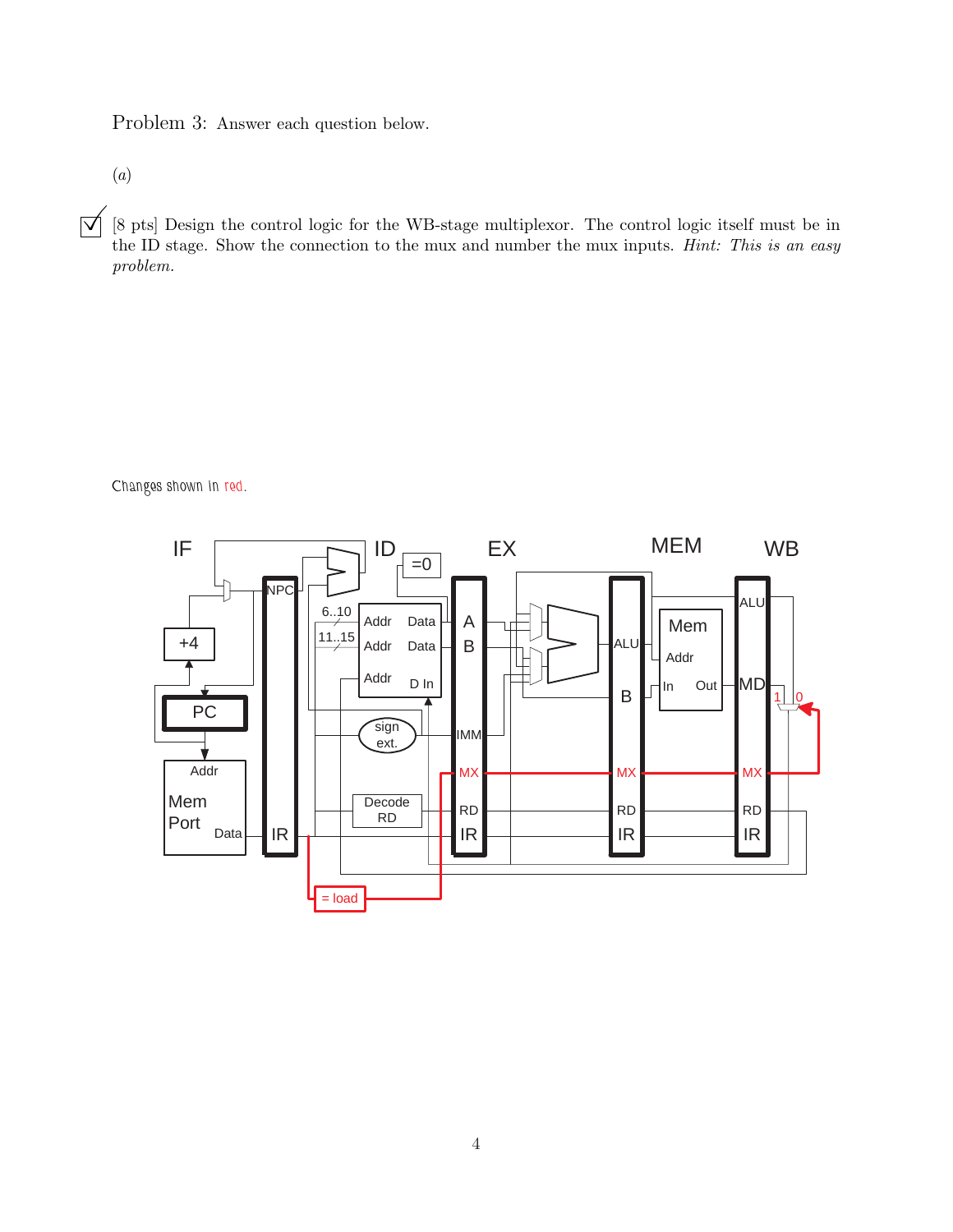(*b*) In the pipeline execution diagram below multd is delayed because of a true dependency with the addd instruction.

 $\overline{\bigvee}$  [8 pts] Why can't any realistic implementation do things this way?

addd f0, f2, f4 IF ID A1 A2 A3 A4 WB multd f6, f0, f8 IF ID M1 M2 M3 M4 M5 M6 WB subd f10, f12, f14 IF ID A1 A2 A3 A4 WB

*Because the true dependency could not be detected before the instruction is fetched and decoded.*

(*c*) Unlike DLX, many ISAs, such as SPARC, use a condition code register for integer branch conditions.

 $[4\ \mathrm{pts}]$  In what way is DLX's method more flexible?

*Since any register can be used for a condition the code can test one condition, another condition, and then the first one without recomputing it.*

 $\overline{\bigtriangledown}$  [4 pts] In what way is a condition code register more flexible?

*Condition code registers typically have flags indicating that a value is negative, zero, overflowed, etc, and these can be set by an instruction doing normal computation. A branch instruction can test various combinations of these conditions. After executing a single set condition-code instruction, several different tests can be made on the conditions, such as*  $\geq 0$ *, overflow, etc.*